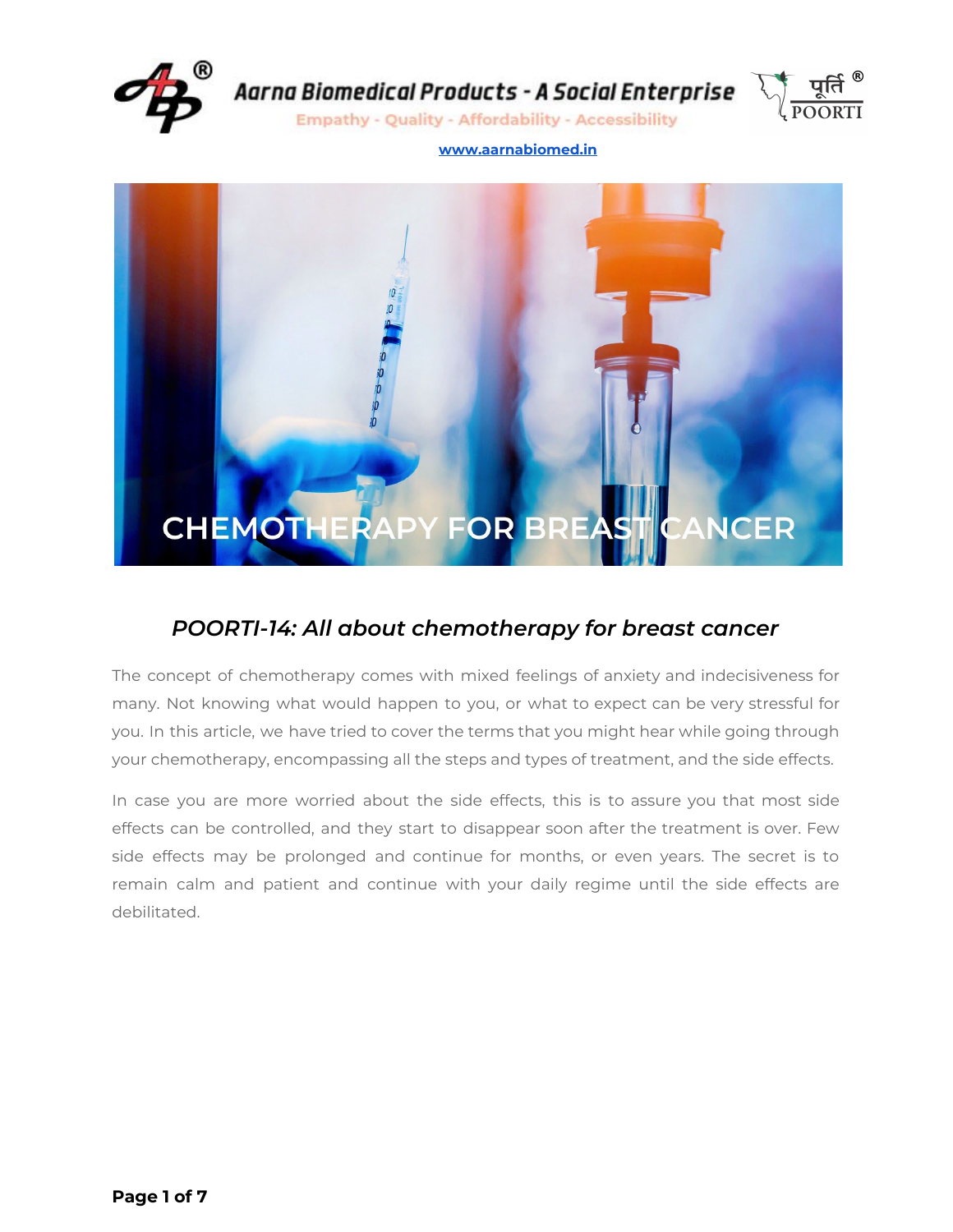



# **THE MEANING OF CHEMOTHERAPY**

Chemotherapy is the use of anti cancer drugs to destroy cancer cells that are growing in your body.

## **HOW CHEMOTHERAPY WORKS**

Normal cells grow, divide and die in the body in an ordered way. Cancer cells grow, divide and die in an uncontrolled way, disturbing the growth and functioning of the normal cells.

In such a situation, chemotherapy drugs interfere with the growth of such cells. Usually, a combination of the drugs are used to interfere with the cancer cells at different times of their growth.

Chemotherapy affects cells throughout the body.

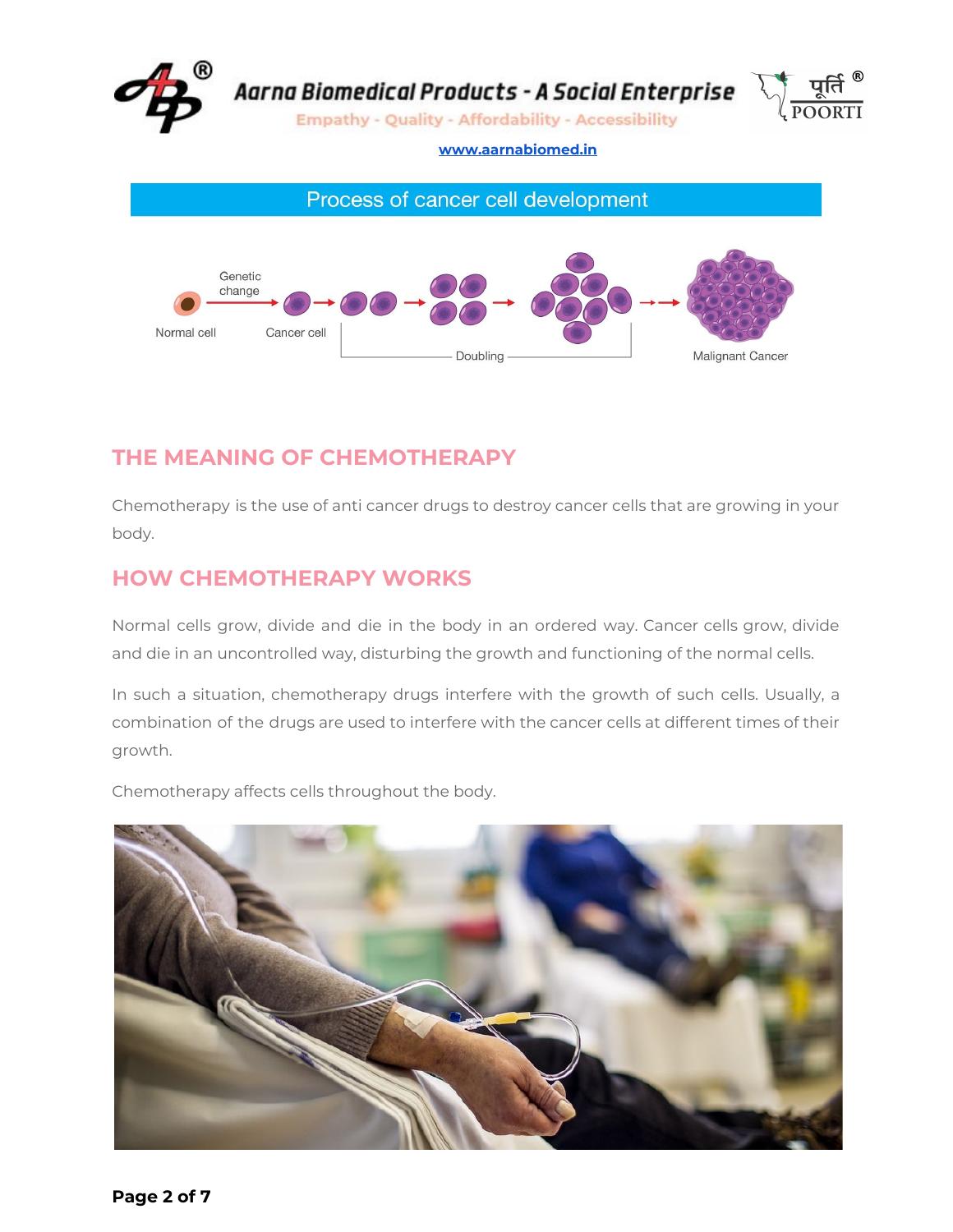

**Empathy - Quality - Affordability - Accessibility** 



**[www.aarnabiomed.in](http://www.aarnabiomed.in/)**

# **CHEMOTHERAPY FOR PRIMARY BREAST CANCER**

Cancer that has not spread beyond breast tissues and lymph nodes under your armpits is termed as primary breast cancer. Chemotherapy is usually followed by mastectomy. Radiotherapy may also be given simultaneously.

• Chemotherapy can be given before surgery to sedate the growth of rapidly growing cancer cells and inhibit them from spreading on to other parts of the body.

People having triple negative breast cancer (cancer that grows rapidly), inflammatory breast cancer or HER2 positive breast cancer are more likely to be given chemotherapy before surgery.

● Chemotherapy can also be given after surgery to reduce chances of cancer cells coming back to your body. Chemotherapy used after surgery is termed as **adjuvant chemotherapy**.

# **THE NEED AND BENEFIT OF CHEMOTHERAPY**

Whether you require chemotherapy is primarily decided by the grade of your cancer (how different your cancer cells are from normal breast cells and how quickly the cancer cells are growing). Other normal health conditions are also taken into account.

The following kinds of pathological tests might be conducted where the oncologist can estimate what benefit you may get from chemotherapy:

- **Genomic assays (also called gene expression profiling or gene assays):** These tests look at groups of genes found in the breast cancer. The tests are carried out on breast tissue removed during surgery. These tests are not suitable for everyone.
	- **Oncotype DX:** Determines the chances of recurrence of breast cancer. Depending upon the recurrence score, chemotherapy is recommended. In case the score is higher, chemotherapy will be recommended.
	- **EndoPredict/ Prosigna Breast Cancer Prognostic Gene Signature Assay:** Determines the likelihood of the cancer spread within 10 years. The result is reported in terms of high risk or low risk.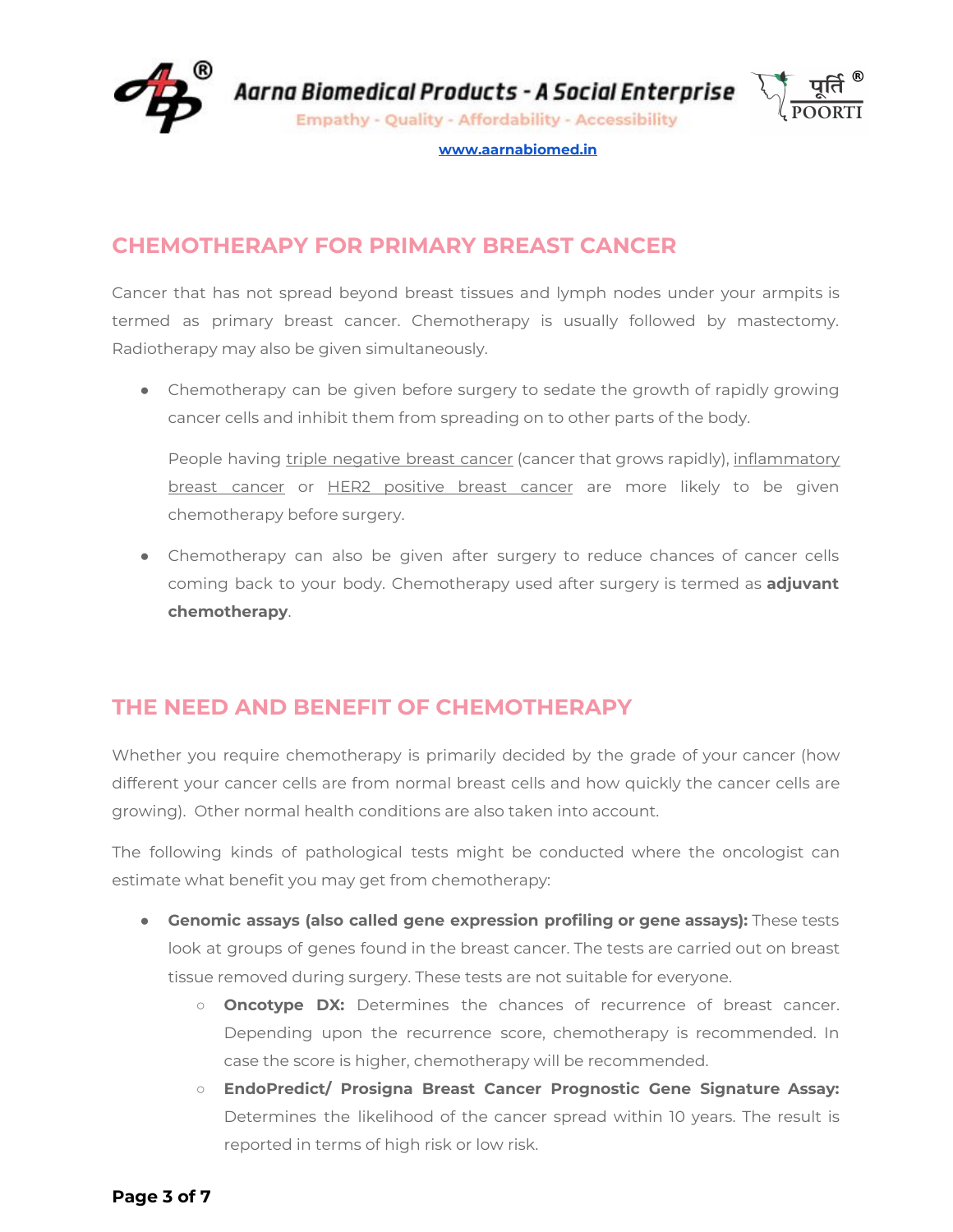

Chemotherapy can be given to people who have secondary breast cancer. Chemotherapy can be used to shrink or slow the growth of secondary breast cancer. Along with chemotherapy, your oncologist may also give other kinds of drugs, like targeted therapy or hormone therapy.

Radiotherapy usually follows chemotherapy.



## **CHEMOTHERAPY CYCLES:**

Chemotherapy is usually given as a series of treatments with a small gap of duration after each treatment, to allow time to your body to recover from any short term side effects. Chemotherapy may be given weekly or fortnightly.

The combination of drugs given during chemotherapy is tailored according to the type of your cancer. This also determines the number of cycles you would need to undertake.

An intense form of chemotherapy, known as dose dense chemotherapy is also under testing. In this, the same dosage of drugs are given at a shorter gap duration.

# **CHEMOTHERAPY ROOM**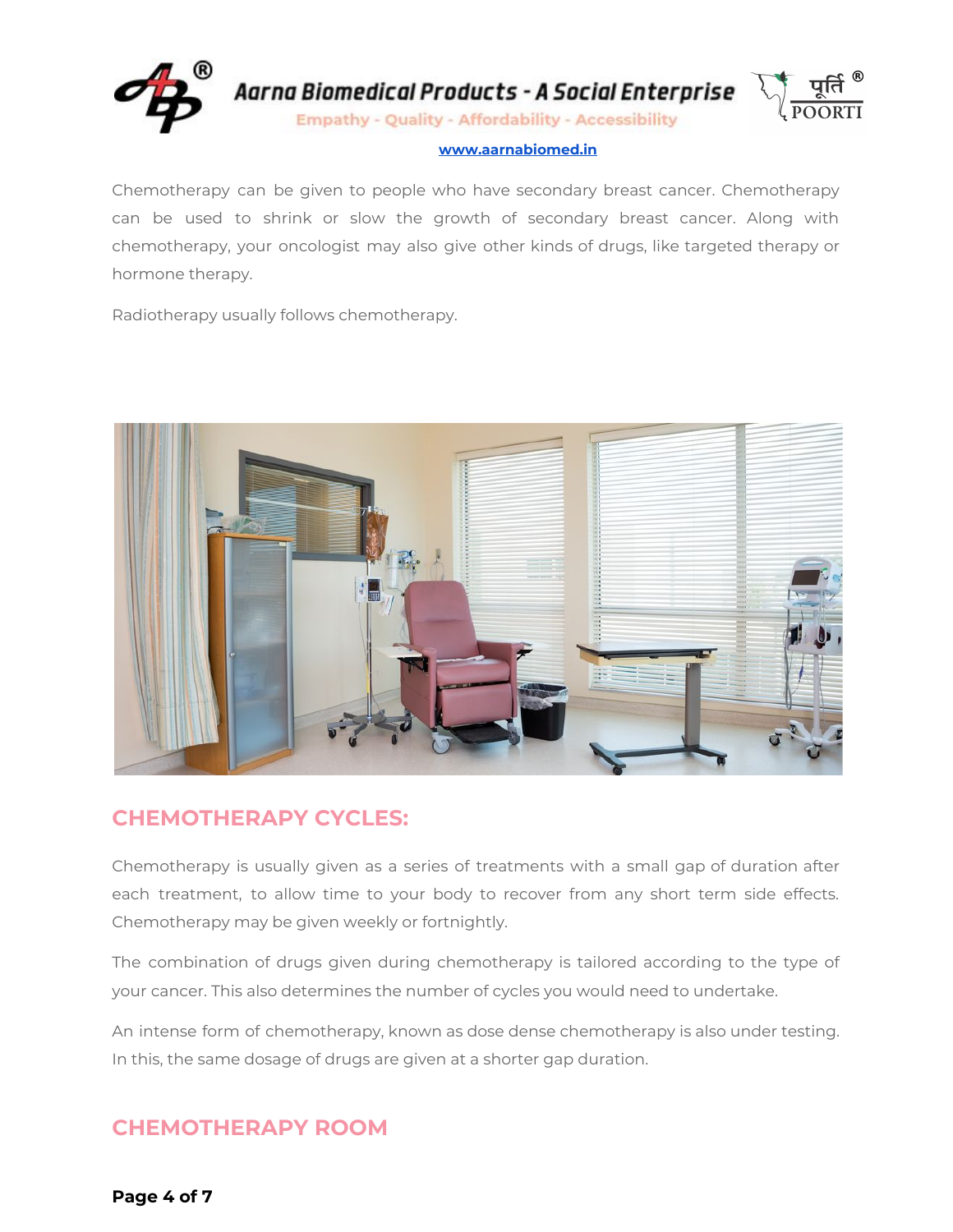

Before starting chemotherapy, most hospitals would arrange for a chemotherapy information session, where you would be informed about how and when chemotherapy would be given to you, and how would you endure it.

Usually chemotherapy is given after confirming a written consent. From time to time, you would have blood tests to determine if your red blood cell count has dropped below a certain level. In such a scenario, chemotherapy may be paused.

The drugs are usually given in a chemotherapy room, in the presence of an oncologist. You would be seated comfortably in a chair, where the drugs would be given to you.



## **CHEMOTHERAPY**

Chemotherapy can be given:

- Intravenously:
	- **Cannula:** The most common way of giving chemotherapy involves inserting a small needle and plastic tube called a **cannula** into a vein, either in the back of the hand or lower arm. The needle is then removed and the plastic tube left in place. The diluted drugs are then slowly injected into the vein.

After every session, a new cannula is inserted. Chemotherapy is given on the side opposite to which the surgery has been done.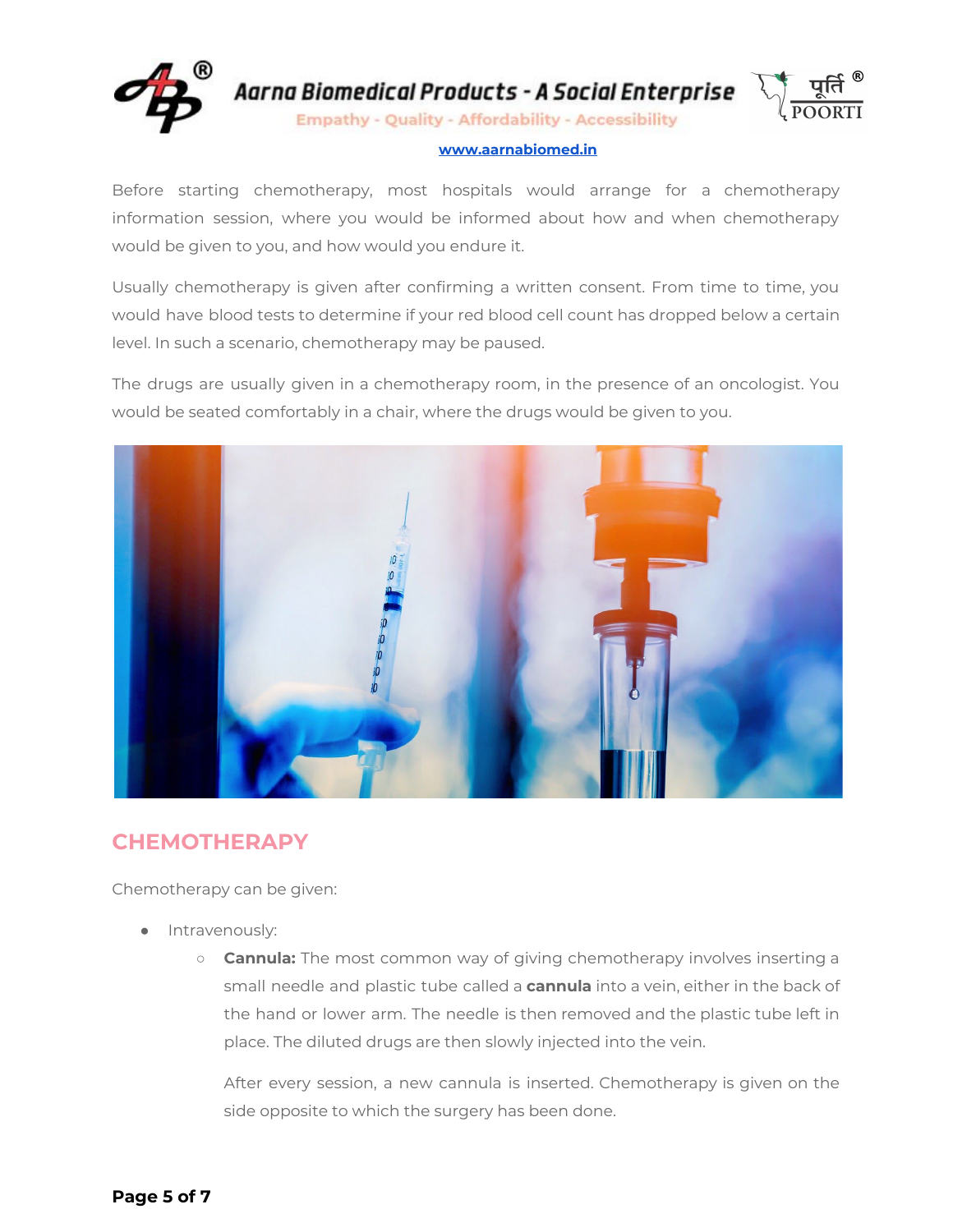

**Empathy - Quality - Affordability - Accessibility** 

### **[www.aarnabiomed.in](http://www.aarnabiomed.in/)**

○ **Skin-tunnelled catheter:** This is a fine silicone tube that's inserted into a vein through a small cut in the chest. You would be put under local anesthesia during this. This catheter, also known as Hickman or Groshong line, can stay in place for several months. Blood samples can also be taken using this.

After completion of the treatment, the catheter is removed.

○ **Peripherally inserted central catheter (PICC):** A PICC is inserted into a vein in your arm, at or above the bend in your elbow, and extends into the large vein leading to your heart. It is kept in the same position until the treatment is over, under local anesthesia..

PICC is kept under a dressing, and your nurse shall guide you as to how to take care of it.

○ **Implanted port:** An implanted port is a small device connected to a thin tube (catheter) put under the skin, usually in the chest or arm area. The other end of the tube goes into a large vein just above the heart. Chemotherapy drugs are given directly into the port by puncturing it with a specialised needle.

The port is removed after the drugs have been given. After removal, your would be dressed and your nurse shall inform about how to take care of your wound.

● **Orally:** Oral chemotherapy is taken by mouth, either as tablets or capsules. It can be taken at home, but the first dosage is usually given as an outpatient in a hospital, where you would be kept under observation for treating any side effects.

It is important to take all the medicines as prescribed in the hospital exactly in the way stated, for best action. There would be regular blood tests that would be conducted. In case you are unable to keep an oral medication down, you should immediately consult your oncologist and inform them of the same.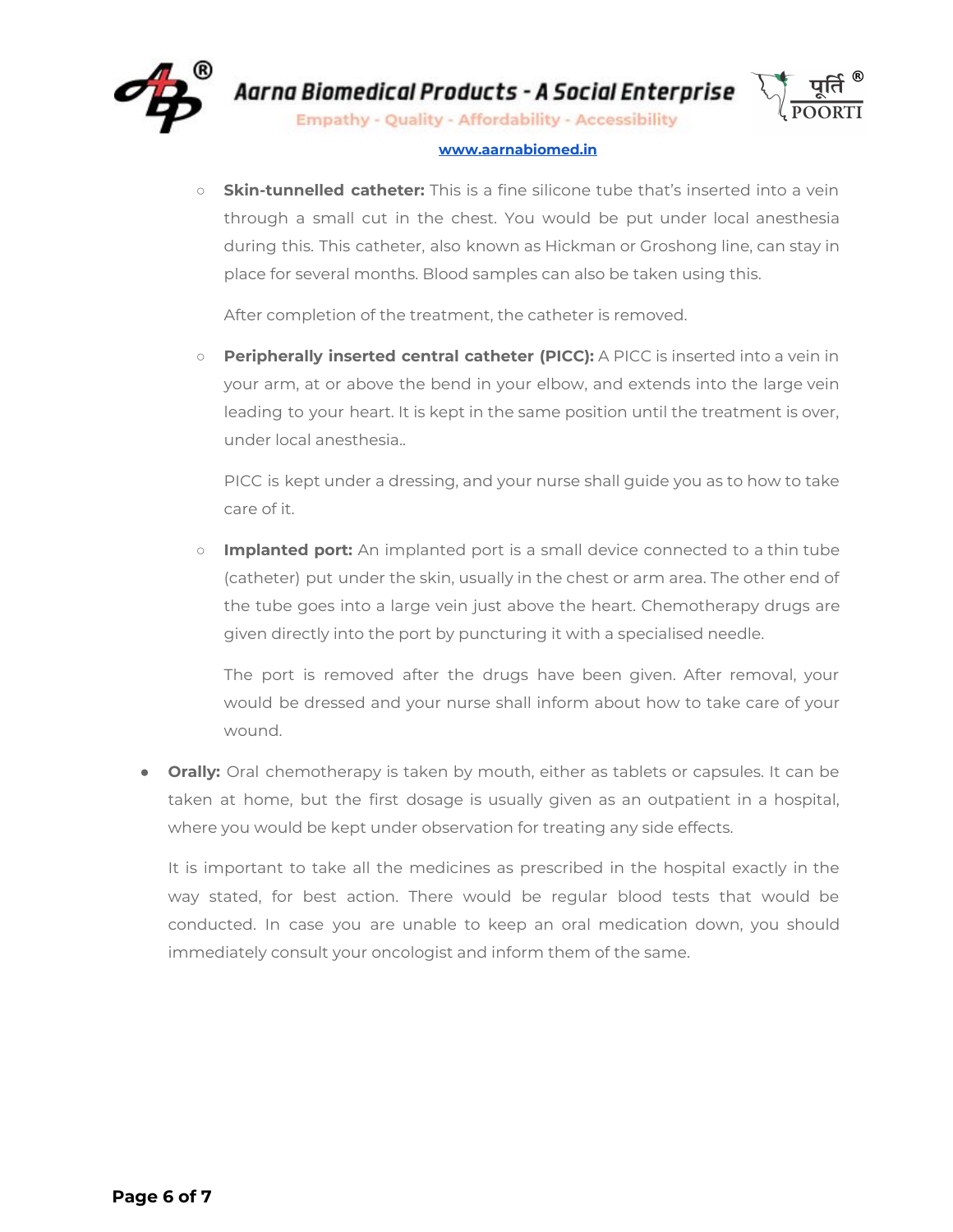

**Empathy - Quality - Affordability - Accessibility** 



### **[www.aarnabiomed.in](http://www.aarnabiomed.in/)**







**Extreme fatigue** 

Loss of hair from head and armpits

Pain in breast area

### **SIDE EFFECTS:**

Chemotherapy might be followed by mild or severe forms of side effects. The most common side effects of breast cancer chemotherapy are:

- Reduced immunity resulting in increased risk of infection
- Anaemia (a drop in the number of red blood cells) during drug infusion
- Bruising and bleeding while insertion of catheters/ cannula
- Feeling nauseous and vomiting
- Hair loss or thinning
- Sore mouth with taste changes
- Extreme tiredness that does not go away even with ample rest (fatigue)
- Menopausal symptoms
- Hot flushes and night sweats

Your chemotherapy team shall guide you on how to deal with these symptoms.

On a personal front, many women prepare themselves mentally for pronounced side effects like hair loss and menopausal symptoms. If you are feeling very distressed, you may like to speak to a counsellor for assistance. After treatment is over, you may wear a wig, hat or scarf for some time until your hair grows back. A healthy, nutritious diet and regular light exercise is proved to be effective during this time.

If you want to read more in detail about the kind of side effects you might be exposed to during your breast cancer treatment, you may refer to **[www.aarnabiomed.in/poorti-08-side-effects-of-breast-cancer-treatment](http://www.aarnabiomed.in/poorti-08-side-effects-of-breast-cancer-treatment/)**.